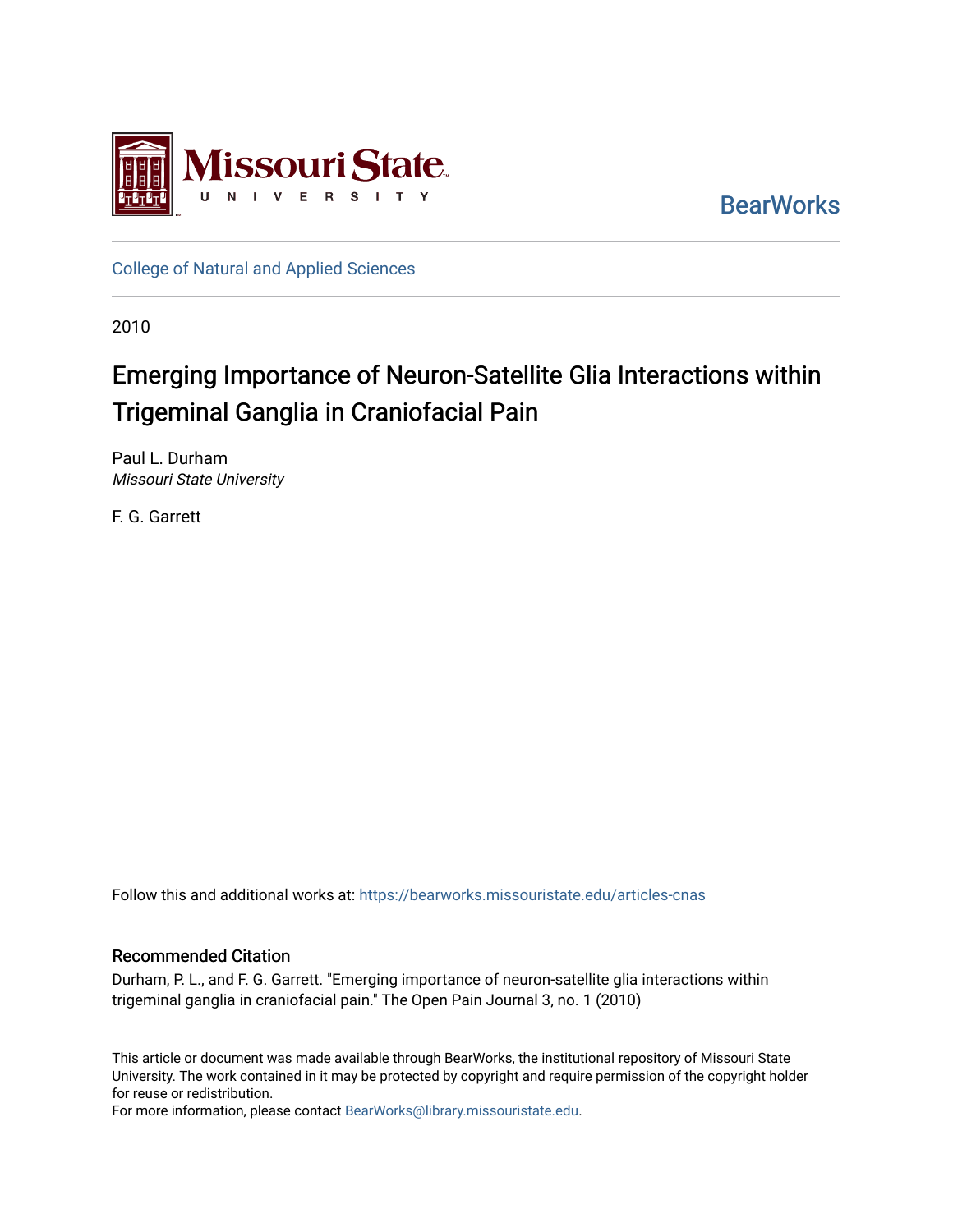## **Emerging Importance of Neuron-Satellite Glia Interactions within Trigeminal Ganglia in Craniofacial Pain**

P.L. Durham\* and F.G. Garrett

*Center for Biomedical & Life Sciences, Missouri State University, Springfield, MO 65806, USA* 

**Abstract:** Pain in the head and face, which can be very severe and debilitating, often involves activation of trigeminal ganglion nerves. The craniofacial symptoms can manifest as acute or transient conditions such as toothaches and headaches, or can transform into more chronic conditions such as migraine, rhinosinusitis, temporomandibular joint (TMJ) disorder, or trigeminal neuralgia. Traditionally, it is known that peripheral tissue injury or inflammation leads to excitation of trigeminal nerves that release inflammatory molecules in the periphery as well as facilitate transmission of nociceptive signals to the central nervous system. However, findings from recent studies have demonstrated that peripheral tissue injury or inflammation also leads to increased interactions between neuronal cell bodies and satellite glial cells within the trigeminal ganglion. These cell-to-cell interactions, which involve the transfer of key regulatory mediators via channels or gap junctions as well as paracrine signaling, are thought to play an important role in the induction and maintenance of peripheral sensitization of trigeminal nociceptors. The focus of this review will be on understanding the importance of the increased signaling between neuronal cell bodies and satellite glia cells in trigeminal ganglia to the development of persistent pain.

**Keywords:** Trigeminal, neuron, satellite glia, signaling, gap junctions – connexins, neuropathic, inflammation, acute, chronic, peripheral sensitization, comorbitity, migraine, TMJ, rhinosinusitus.

#### **TRIGEMINAL NERVES**

 Pain in the head and face can be very severe and debilitating. In fact, the head and face represent some of the most common pain sites in the body [1-3]. These craniofacial symptoms can manifest as acute or transient conditions such as toothaches and headaches, or can transform into more chronic conditions such as migraine, rhinosinusitis, temporomandibular joint (TMJ) disorder or trigeminal neuralgia. While physiological pain is typically of short duration and facilitates an appropriate response to noxious stimuli, pathological pain is persistent, does not have longterm benefits to the organism and can lead to tissue damage and hence is maladaptive. Chronic diseases involving the head and face often involve activation of trigeminal ganglion nerves. The trigeminal nerve consists of three major branches that provide somatosensory innervation of distinct regions of the head, face, as well as nasal, sinus, and oral cavities [4]. Activation of a particular branch can be caused by peripheral tissue injury or compression of the nerve processes resulting in neuroinflammation or caused by tissue inflammation mediated by release of pro-inflammatory molecules at site of injury initiating a neurogenic inflammatory response. Following activation, trigeminal nerves release neuropeptides and other inflammatory molecules from peripheral terminals that initiate and maintain neurogenic inflammation, which is characterized by vasodilation, protein plasma leakage, mast cell activation,

and immune cell recruitment Fig. (**1**). The release of additional inflammatory molecules can lead to peripheral sensitization of trigeminal nociceptors. In addition, activation of trigeminal nerves by noxious stimuli will cause release of neuropeptides as well as glutamate from central terminating processes and cause excitation of second order neurons within the brainstem and spinal cord that are involved in transmission of nociceptive information leading to pain, central sensitization, and allodynia. More recently, peripheral activation is also thought to lead to excitation of the cell bodies of trigeminal neurons that increases glia-glia and neuron-glia signaling via gap junctions, as well as paracrine and autocrine mechanisms that together play a central role in regulating the excitability state of trigeminal neurons. Importantly, increased gap junction communication and release of ions and small signaling molecules within the ganglion is likely to also contribute to sensitization of nociceptive neurons. In this review, we will focus on recent studies that provide evidence of increased neuron-glia interactions during pathological conditions that are likely involved in the underlying pathology of persistent painful trigeminal nerve-mediated diseases.

 The trigeminal or fifth cranial nerve is the largest and most complex of the twelve cranial nerves [4]. It has a large sensory (afferent) component and a small motor (efferent) component as it originates from the lateral border of the pons. The afferent fibers conduct the sensory information from various parts of the face, head, internal cranial structures, and TMJ. The efferent fibers send motor information to the muscles of mastication [4]. The trigeminal nerve is comprised of myelinated and unmyelinated nerve fibers that are responsible for conduction of nociceptive

<sup>\*</sup>Address correspondence to this author at the Center for Biomedical & Life Sciences , Missouri State University, Springfield, MO 65806; Tel: (417) 836-4869; E-mail: pauldurham@missouristate.edu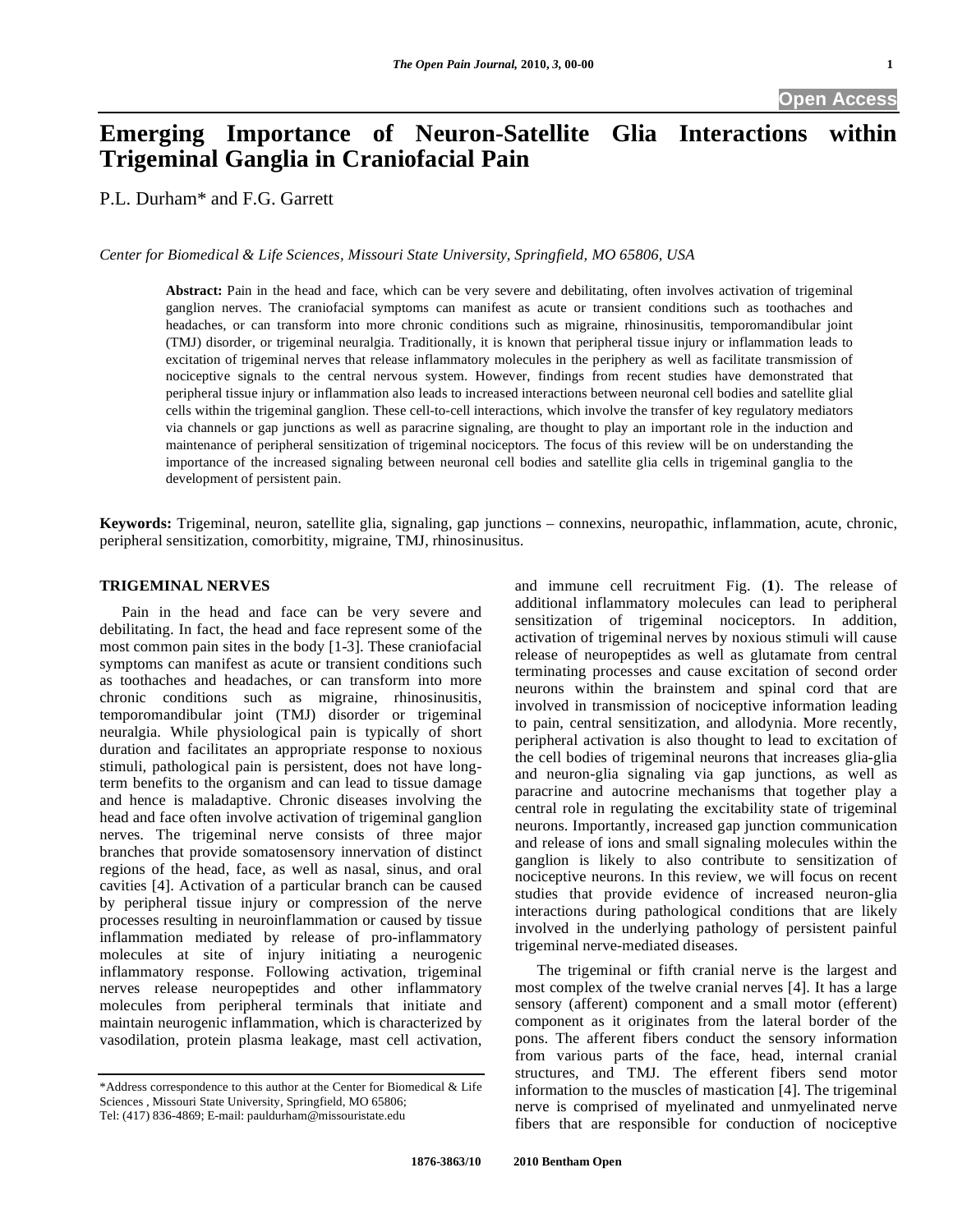

### **Trigeminal Ganglion Neuron**

**Fig. (1).** Schematic of trigeminal ganglion neuron and associated satellite glial cells. In response to axon injury or inflammatory stimuli, the trigeminal neuron functions to transduce nociceptive signals from the periphery to the trigeminal nucleus resulting in central sensitization, allodynia, and pain. In addition, axon injury or inflammatory stimuli can cause increased neuron-glia interactions within the trigeminal ganglion that are involved in peripheral sensitization.

information from the peripheral tissues to the central nervous system [5]. Two types of myelinated nerve fibers that transmit nociceptive signals are seen in the trigeminal nerve: the thin myelinated  $A\delta$  fibers that can function as lowthreshold mechanoreceptors, thermoreceptors, and nociceptors and the unmyelinated C fibers whose primary function is nociception [5]. The trigeminal nerve after exiting the skull forms a trigeminal ganglion where the cell bodies of the neurons reside. The trigeminal nerve then divides into the ophthalmic (V1) branch, the maxillary (V2) branch and the mandibular (V3) branch [4]. Activation of the V1 branch is implicated in the pain of migraine, cluster headache, sinus pathology, and trigeminal neuralgia, while activation of the V2 branch is associated with sinus pathology and trigeminal neuralgia, and TMJ disorders involve activation of the V3 branch.

#### **TRIGEMINAL GANGLION**

 The trigeminal ganglion, also known as the gasserian or semilunar ganglion, is a large, flattened, semilunar shaped ganglion lying in the middle cranial fossa close to the cavernous sinus inside the skull, ensheathed between the two layers of the dura mater [4]. The ganglion contains the first order neurons of the sensory nerve fibers of the trigeminal nerve. The neurons in the trigeminal ganglion are pseudounipolar, where the cell body gives rise to a single axon from its axon hillock segment pole that then divides into a T or Y shape to give rise to a peripheral and a central projecting branch, a morphology similar to adult dorsal root ganglion neurons [6]. The peripheral fibers emerge from the convex side of the semilunar trigeminal ganglion as V1, V2, or V3 branches of the nerve, whereas the central processes project out of the concave side of the ganglion, enters the brainstem and terminates in the spinal trigeminal nucleus [4, 5].

 The trigeminal ganglion is comprised of both neurons and glial cells. There are two distinct types of glia found in the trigeminal ganglion, the Schwann cells and the satellite glial cells [7]. Schwann cells are found in close proximity to the neuronal processes or axons where they function to produce myelin sheaths around axons that increase the conduction velocity of the nerve [8]. In contrast, neurons and satellite glial cells are arranged in discreet bands or clusters within each region of the adult rat trigeminal ganglion as seen in Fig. (**2**). Electron microscopic studies have shown the close proximity of the satellite glial cells with the neuronal cell bodies, with a distance of about 20 nm between the two cells [7]. Numerous flattened processes extend from satellite glial cells to the cell membrane of the neurons and are thought to facilitate communication between the neurons and the satellite glial cells via exchange of ions and small molecules. Similar to the cellular arrangement described for dorsal root ganglion, cell bodies of trigeminal ganglion neurons are completely surrounded by satellite glia that together form distinct, functional units [7]. Hence, satellite glial cells are thought to play an essential role influencing the activity of the neurons in response to peripheral injuries that lead to inflammation and pain [9]. The seminal work by Hanani and colleagues provided evidence that gap junction mediated signaling between satellite glial cells within the dorsal root ganglion is increased following nerve injury or inflammation [10-12]. However, the role of gap junctions within the trigeminal ganglion in promoting and sustaining trigeminal nerve mediated inflammation and pain is just beginning to be elucidated.

#### **Gap Junctions**

 Gap junctions are specialized intercellular membrane channels that allow molecules less than 1 kDa (i.e. secondary messengers, ions, and metabolic precursors) to pass directly from one cell to another [13, 14]. Gap junctions, which are present in nearly all mammalian cell types [15, 16], are dynamic structures preprogrammed to be continuously biosynthesized and degraded in the cell that typically exhibit a short *in vivo* half-life between 1-5 hours [17-19]. Gap junctions do not typically function as a single unit but rather cluster together to form a tightly packed array known as a gap junction plaque. Importantly, evidence suggests that gap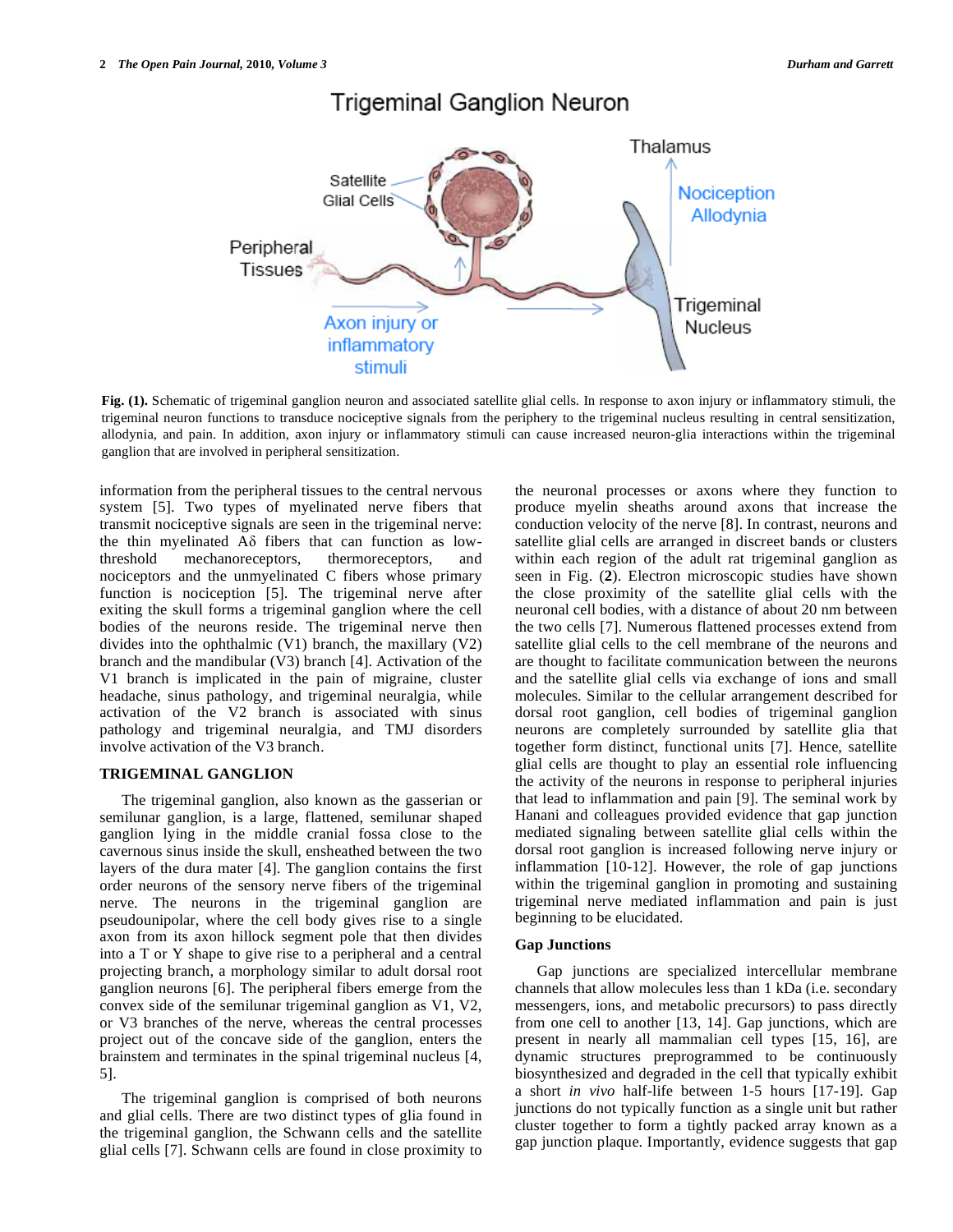

**Fig. (2).** H & E staining of trigeminal ganglion. An image of a longitudinal section of the entire ganglion is shown at 40X magnification in the left panel. As seen in the middle panel neurons and satellite glial cells are organized in bands or clusters within the ganglion. At higher magnification, individual satellite glial cells (thick arrows) are seen surrounding neuronal cell bodies, while individual Schwann cells (thin arrow) are found associated with neuronal fibers.

junction channels may not open and thus be functional until they cluster into plaques [20].

 Gap junctions are composed of polytopic membrane proteins known as connexins (Cx). Currently, the connexin family has 20 human members, ten of which have been identified in the nervous system [21, 22]. All members of the connexin family share a similar structure, where the proteins pass through the membrane four times creating two extracellular loops with the amino and carboxyl termini exposed to the cytoplasm [17]. Since connexins differ greatly in the size of the cytoplasmic loop region and the length of the carboxy terminal tail, each individual connexin is identified by their molecular weight [15, 23, 24].

 Six connexin proteins from one cell oligomerize into hexamers that are commonly referred to as either 'connexons' or 'hemichannels'. Thus, two adjacent hemichannels from opposing plasma membranes come together to form the gap junction channel [23]. In the nervous system, gap junctions have been shown to facilitate neuron-neuron, glia-glia, and neuron-glia communication [25, 26]. Under normal neurological conditions, gap junction intercellular communication helps maintain a homeostatic environment by spatial buffering of important cellular ions such as  $K^+$ ,  $Na^+$  and  $Ca^{2+}$  [27-30]. Consequently, changes in the expression of connexins and hence, disruption of gap junction intracellular communication has been implicated in a number of CNS pathologies including: Alzheimer's disease, Parkinson's disease, epilepsy, and cortical spreading depression [25]. More recently, findings from studies on trigeminal ganglia designed to mimic nociceptive events that occur in human diseases have provided evidence of a key role of gap junction communication and increased neuronglia interactions in modulating neuronal excitability and hence nociception.

#### **ROLE OF NEURON-SATELLITE GLIAL CELL IN-TERACTIONS IN MODELS OF NEUROPATHIC PAIN**

 In the seminal work by Hanani and colleagues [11], axotomy of the infraorbital nerve resulted in significant changes in both neurons and satellite glial cells within the trigeminal ganglion. In response to nerve injury, there was increased coupling of satellite glial cells that temporally correlated with increased neuronal excitability as exemplified by an increase in the percentage of neurons firing spontaneously and a decrease in the threshold of activation. In an elegant study by Vit *et al.* [31], the investigators provide evidence of a fundamental role of gap junctions formed by Cx43 that couple trigeminal ganglion satellite glial cells in the development of spontaneous pain behavior. Specifically, their findings using *in vivo* RNAi demonstrated that increased Cx43 expression in satellite glial cells in response to chronic constriction of the infraorbital nerve was sufficient to induce pain. In a more recent study, the same investigators provided more definite evidence of the importance of glia in regulating the excitability state of trigeminal neurons under normal unstimulated conditions [32]. In support of their earlier findings, reducing Cx43 expression using RNAi in rats with a chronic constriction injury of the infraorbital nerve reduced pain-like behavior. However, somewhat surprisingly, suppressing Cx43 expression in non-injured animals increased pain-like behaviors to a level comparable to that of rats with chronic constriction injury. These results provide evidence that satellite glial cells play an important role in neuropathic pain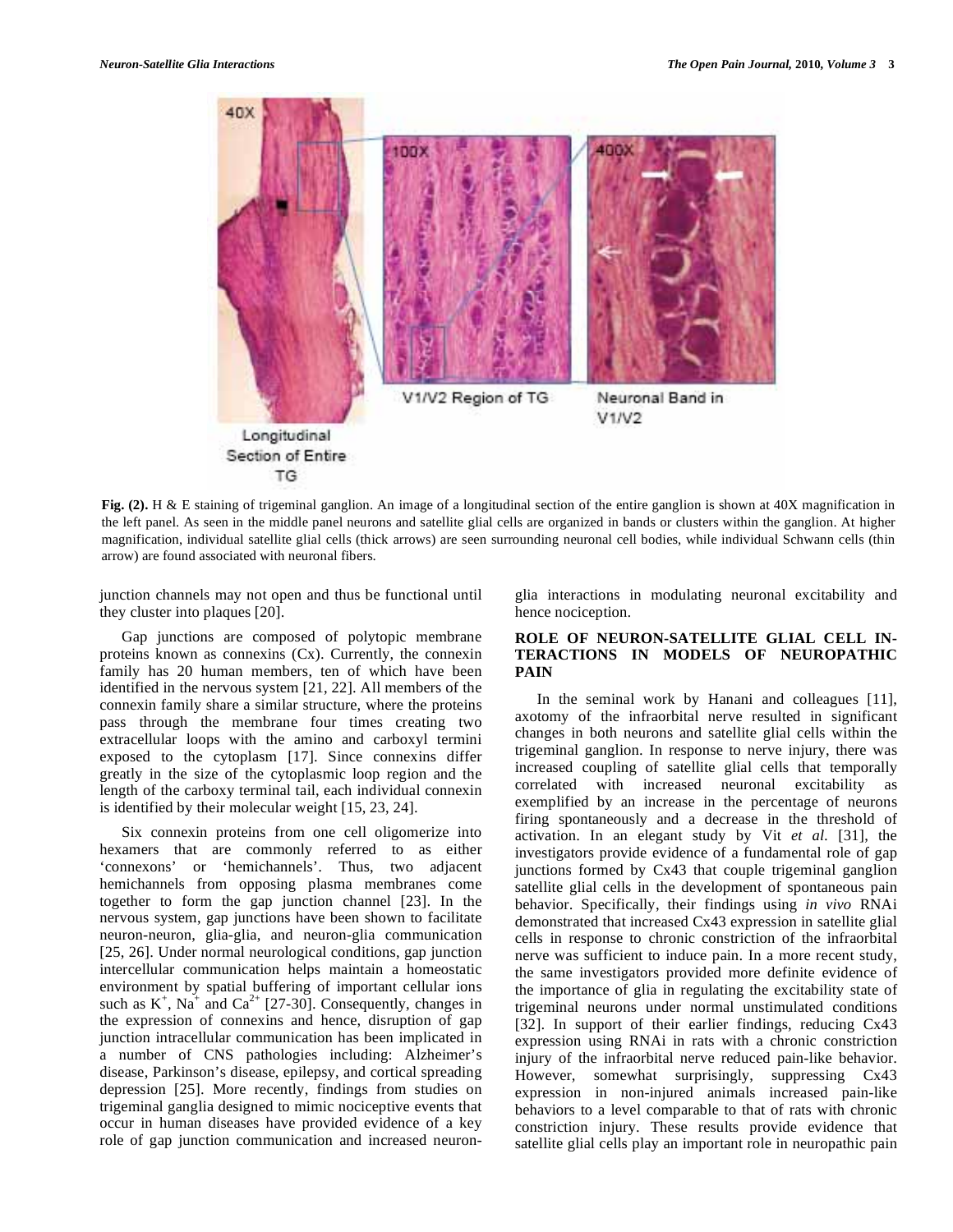states but also that disruption of their normal function can lead to pain.

 In addition to gap junctions, other channels that are expressed by satellite glial cells are involved in regulating neuronal excitability. In particular, satellite glial cells were recently shown to express two ion channels, the inwardly rectifying potassium  $(K+)$  channel Kir4.1 as well as the small-conductance calcium activated potassium channel SK3, which function to maintain normal levels of extracellular K+ around neuronal cell bodies [31]. The control of K+ levels is crucial for regulating the neuronal resting membrane potential and hence neuronal excitability. Importantly, increased neuronal excitability of primary sensory neurons is known to contribute to the development of persistent neuropathic pain by causing them to become spontaneously active or fire at a lower than normal threshold [11, 33-35]. In a well-designed proof-of-concept study, compelling evidence of the importance of the Kir4.1 channel to regulate neuronal excitability and ultimately, the development of neuropathic pain was recently published [36]. Initially, the expression of Kir4.1 in satellite glial cells was found to decrease in response to chronic constriction injury of the infraorbital nerve. To determine the relevance of this finding to the development of neuropathic pain, expression of Kir4.1 in satellite glial cells was silenced using RNA interference. Decreased expression of Kir4.1 channel activity was found to cause spontaneous and evoked pain like behavior in free moving rats. Significantly, silencing Kir4.1 resulted in a reversible change in nociceptive threshold and nociceptive-related behavioral changes, demonstrating that neuropathic pain can occur in response to changes in satellite glial cells to control the extracellular concentration of  $K<sub>+</sub>$  ions. It is likely that these findings will have important implications for regulation of extracellular glutamate levels as well since satellite glial cells express the glutamate transporter GLAST [31] whose ability to remove excess glutamate is modulated by Kir4.1 channel activity [37-39].

 In a more recent study, a novel approach for reducing neuronal excitability and pain conditions using viral gene therapy was tested that involved increasing the level of the inhibitory transmitter gamma-aminobutyric acid (GABA) in trigeminal ganglia [40]. Injection of an adenoviral vector that contained the glutamic acid decarboxylase (GAD) gene directly into trigeminal ganglia caused increased expression of the GAD65 isoform and GABA synthesis mainly in satellite glial cells. Significantly, six days after injection, there was a statistically significant decrease in pain behavior in the orofacial formalin test, which is used as a model of inflammatory pain. Thus, transfection of glial cells in the ganglion with a GAD gene resulted in elevated levels of GABA that were sufficient to suppress acute pain behavior by acting on GABA<sub>A</sub> receptors on neuronal cell bodies. This finding is in agreement with the work of Naik and colleagues that provided evidence that direct injection of a  $GABA_A$ receptor agonist into the dorsal root ganglion was antinociceptive in a model of peripheral nerve injury [41]. Taken together, data from these studies demonstrate the potential therapeutic benefit of directly increasing the amount of GABA in the ganglion, which functions to suppress neuronal activity that occurs in response to nerve damage and the development of peripheral and central sensitization.

#### **INCREASED NEURON-GLIA INTERACTIONS IN RESPONSE TO NOXIOUS STIMULI**

 Neuronal–glial interactions are implicated in normal information processing, neuroprotection, and modulation of neuronal activity including rate of spontaneous firing and threshold of activation [7, 42-44]. Data from a recent study provided the first evidence of direct neuron to satellite glial cell communication within trigeminal ganglion in response to peripheral noxious stimuli [45]. Specifically, findings from dye coupling experiments demonstrated that direct neuronal–glial cell coupling via gap junctions was rapidly and markedly enhanced following activation of trigeminal neurons by the noxious stimulatory agent capsaicin. Stimulation of sensory neurons with capsaicin, which binds the TRPV1 receptor and causes excitation of nociceptive C fibers [46], is used as model of trigeminal nerve activation, a central event implicated in migraine pathology [47]. An interesting finding from the Thalakoti study [45] was that in response to capsaicin stimulation of only a few neurons within the V3 region of the ganglion, a time-dependent increase in the amount of the retrograde tracer dye True Blue in the cytosol of adjacent satellite glial cells and neighboring neurons was observed. Most of the dye, which was concentrated in neuronal cell bodies prior to stimulation, was localized in satellite glial cells surrounding neuronal cell bodies in the V3 region after 2 hours. It should be noted that although the dye was primarily localized in cell bodies of neurons under basal, unstimulated conditions, there did appear to be some minimal level of gap junction coupling between neurons and satellite glia, since some dye was found in a small percentage of satellite glial cells. However, increased gap junction coupling was only observed between neurons and satellite glial cells but not between neurons and Schwann cells. This finding is probably due to the fact that Schwann cells are physically not close enough to neuronal cell bodies in the trigeminal ganglion to facilitate direct signaling via gap junctions. Thus, based on these *in vivo* dyecoupling experiments, it appears that there is increased coupling and hence, increased communication between neurons and adjacent satellite glia in response to capsaicinmediated neuronal activation in the stimulated region of the ganglion.

 What is the potential significance of increased signaling between neurons and glia within the trigeminal ganglion in response to nerve activation? While not fully understood, it has been shown that gap junctions formed between glial astrocytes allow for a syncytium-like organization that is responsible for the observed coordinated response and longdistance propagation of calcium waves in the CNS [48]. Thus, it is possible that satellite glial cells might perform a similar function to facilitate activation-dependent coupling that contributes to a coordinated inflammatory response within trigeminal ganglia. It is well established that gap junctions facilitate the movement of small molecules and ions such as calcium from one cell to another that allows them to be functionally coupled. Furthermore, capsaicin activation of trigeminal neurons has been reported to cause increased intracellular calcium levels [49]. In the Thalakoti study [45], levels of S100B, a member of the S100 family of calcium-binding proteins, were increased in neurons as well as satellite glial cells in the V3 region of the ganglion in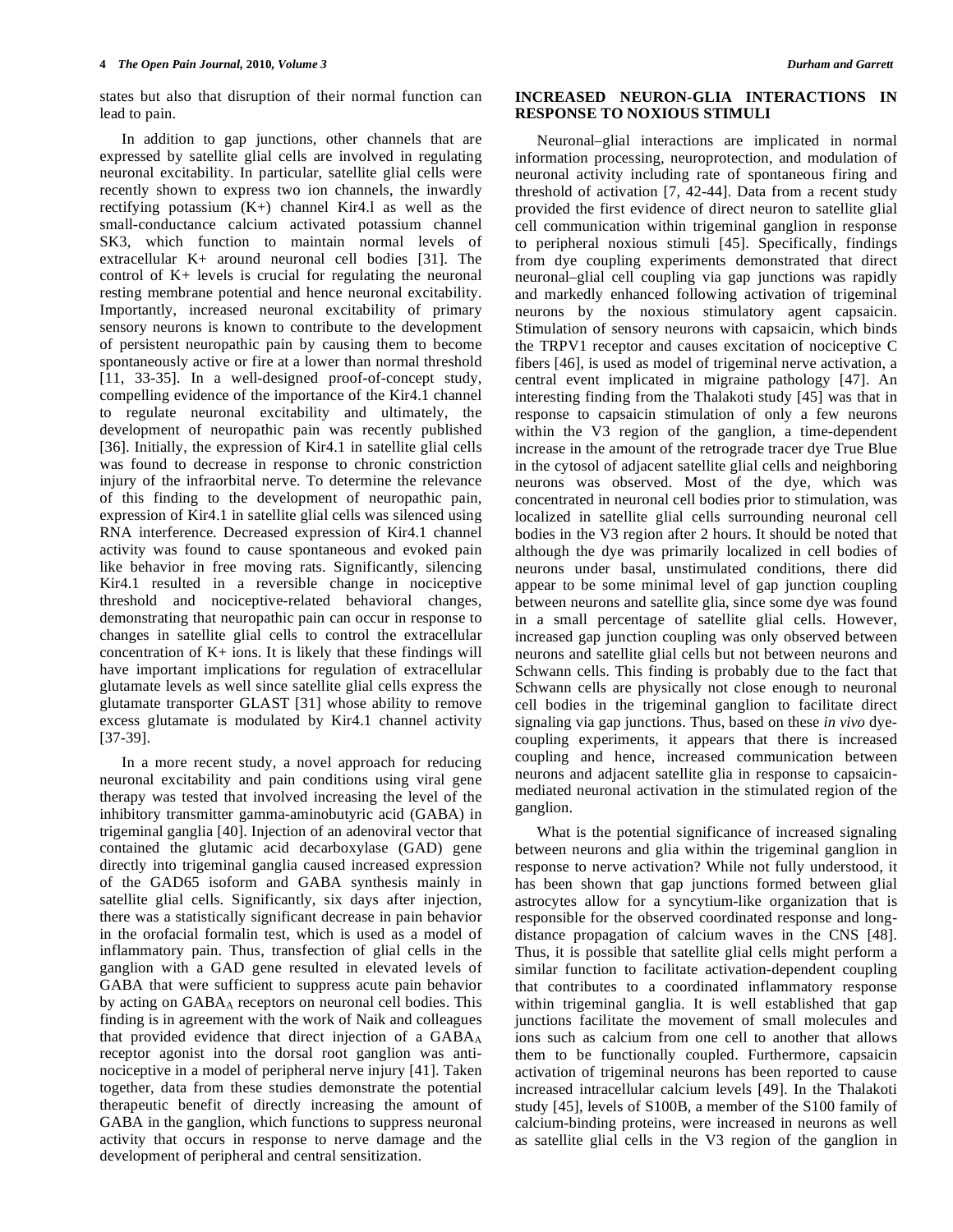response to capsaicin stimulation of V3 trigeminal nerves via injection into the TMJ capsule. Similar to the findings from the dye coupling experiment, there was no observed increase in S100B expression in Schwann cells. Functionally, S100 proteins are reported to regulate cell proliferation and differentiation as well as modulate the activity of key proteins such as signaling kinases, transcription factors, and cytoskeletal components in a calcium-dependent manner [50]. For example, S100B is reported to increase neuronal and glial levels of the transcription factor  $NF-\kappa B$ , which is known to stimulate expression of many genes involved in mediating inflammatory and nociceptive responses [51]. In addition to its involvement in intracellular signaling, S100B can be secreted from cells in response to inflammatory stimuli and function as a paracrine factor to cause changes in neighboring cells via activation of the cell surface receptor RAGE, which is expressed by neurons and glial cells [52]. Importantly, S100B has been reported to modulate neuronal function and its activation of RAGE has been shown to activate intracellular signaling pathways involving mitogenactivated protein (MAP) kinases [53]. The important contribution of MAP kinases in the induction and maintenance of peripheral sensitization and generation of persistent pain has recently been summarized [54].

 A somewhat surprising finding from the Thalokoti study [45] was that activation of a few sensory neurons in the V3 region of the trigeminal ganglion resulted in intracellular changes in neighboring neuronal and glial cells within that same region but also in the V2 and V1 regions. In response to capsaicin injection into the TMJ capsule, S100B expression was observed not only in V3 neurons and satellite glial cells but was seen in both neurons and satellite cells in the V2 and V1 regions. A similar pattern was observed throughout the ganglion for the phosphorylated, active form of p38 MAP kinase in response to selective activation of neurons in the V3 region in response to tumor necrosis factor-alpha  $(TNF-\alpha)$  or nitric oxide (NO) donor and protons. Intraganglion communication involving crossdepolarization or cross-excitation was reported to occur between sensory neurons via release of diffusible molecules from the neuronal cell body in nodose ganglion [55]. This type of nonsynaptic communication, which has also been reported to occur in dorsal root ganglion, [56-58] would allow for a coordinated response to inflammatory stimuli. Activation of the p38 pathway in neuronal and glial cells has been reported to contribute to persistent inflammatory and neuropathic pain and its activation in nociceptive neurons may participate in generating pain hypersensitivity [59]. Further evidence for the involvement of p38 in pathological pain was demonstrated in a study in which inhibition of p38 was shown to alleviate inflammatory and neuropathic pain in animal models [60]. The role of increased p38 activation in neurons and satellite glial cells in trigeminal ganglia in response to inflammatory stimuli is not known. However, based on studies on dorsal root ganglion, increased p38 activity in neuronal and glial cells will likely contribute to peripheral sensitization of trigeminal nociceptive neurons and play an important role in the generation and maintenance of pathological pain [54].

 Another protein likely involved in mediating crossexcitation of neurons and satellite glial cells within the trigeminal ganglion is the neuropeptide calcitonin generelated peptide (CGRP), which is implicated in the underlying pathology of migraine and TMJ disorders [61- 64]. While most studies have focused on understanding the functions of CGRP released from peripheral or central terminals, there is evidence that sensory ganglion cell bodies are transiently depolarized and become more excitable by repetitive action potential activity in neighboring axons in the same ganglion [57, 58, 65]. Based on results from our study [45] and other studies on trigeminal ganglion [56, 66], CGRP released from the cell body of activated neurons would excite other neuronal cells and satellite glial cells via CGRP receptors expressed on these cells [67, 68]. It is also likely that activation of trigeminal neurons would lead to CGRP release from neuronal processes that span across neuron-satellite glia bands within the ganglion. Interestingly, both neuronal cell bodies and neuronal processes express the vesicle docking protein SNAP-25 [69], which is involved in facilitating the stimulated release of CGRP from trigeminal neurons [70]. Thus, CGRP release from neuronal cell bodies or neuronal processes within the ganglion can function as an autocrine signal to increase synthesis and further release of CGRP [68].

 In addition, CGRP release could function in a paracrine manner to excite other neurons as well as satellite glial cells. Toward this end, results from several *in vitro* studies provide evidence that CGRP activation of satellite glial cells stimulates increased release of several cytokines [45] and nitric oxide as well as upregulates the expression of inducible NO synthase (iNOS) via MAP kinase pathways [67]. Thus, release of cytokines, nitric oxide, and other inflammatory molecules known to modulate neuronal function would generate a pathological inflammatory loop within the ganglion that sustains a hyperexcitable state of the neurons [71, 72]. In support of this notion, findings from a recent study provide evidence for the existence of a CGRPcytokine inflammatory loop involving trigeminal ganglion neurons and satellite glial cells [73]. Data from this study demonstrate that satellite cells actively modulate trigeminal neuronal activity by amplifying and sustaining inflammatory processes within the ganglia. It is also likely that an inflammatory loop exists between CGRP and ATP within the trigeminal ganglion. Towards this end, CGRP has been shown to selectively increase membrane expression and activity of the ATP receptor P2X3, leading to a sensitized state of trigeminal neurons [74]. Based on a study on dorsal root ganglia [65], ATP released from the soma of sensory neurons would activate P2X3 receptors on trigeminal neurons and facilitate release of CGRP and other neurotransmitters that promote nociception. In addition, ATP released from the soma could activate P2X7 receptors on satellite glial cells, leading to the release of  $TNF-\alpha$ , which in turn, potentiates P2X3 receptor mediated responses and increases the excitability of nociceptive neurons. Furthermore, activation of satellite glial cells has recently been shown to lead to ATP release from those cells that would facilitate neuron-glia interactions [75]. This type of inflammatory loop has also been reported in response to pathological conditions in dorsal root ganglion where crossdepolarization and cross-excitation of neurons contributes to a hyperexcitability state characteristic of injured dorsal root ganglion nerves [55]. Collectively, these results support a model by which activation of neurons and satellite glial cells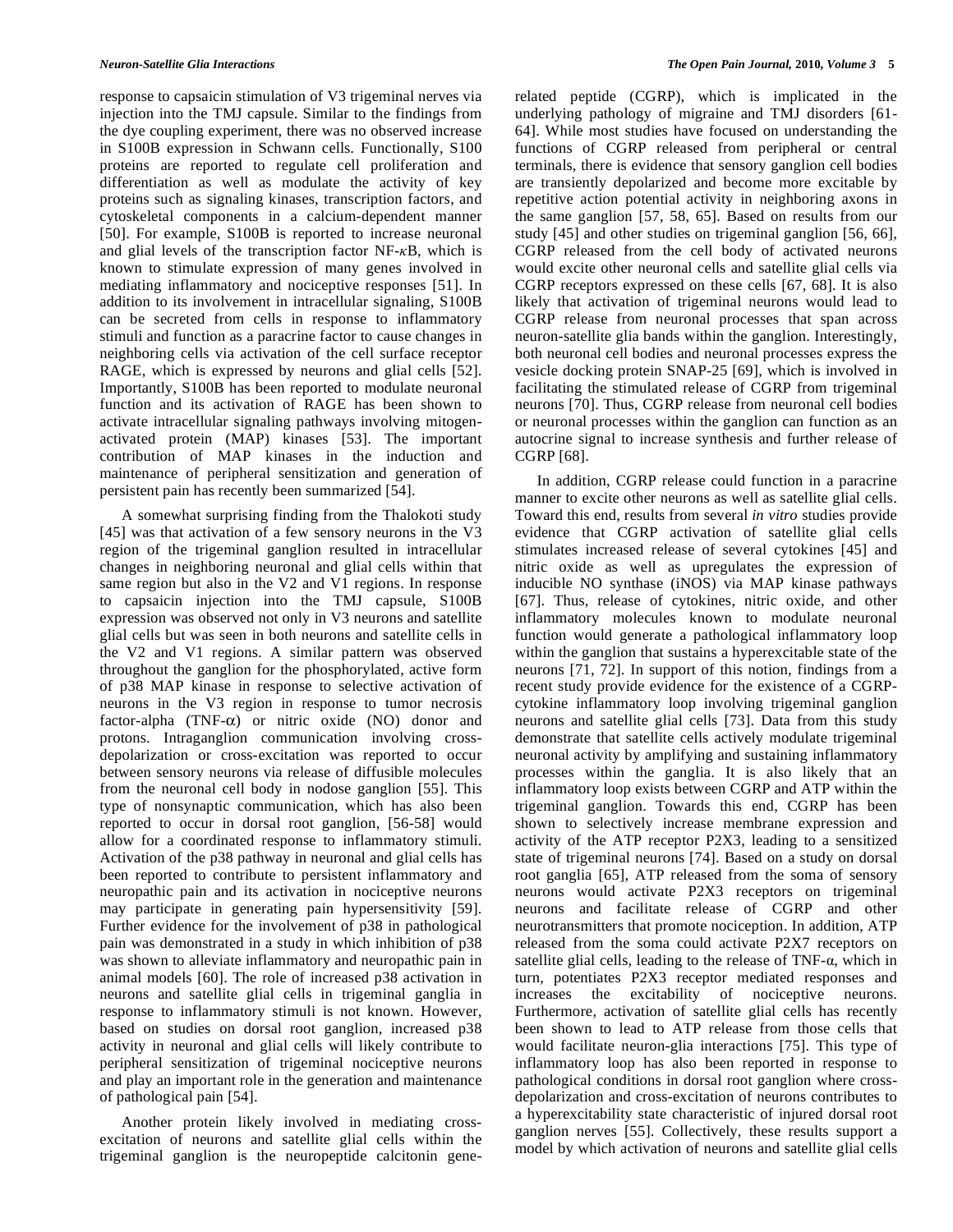in one region of the ganglion initiate an inflammatory cascade involving other neurons as well as satellite glial cells, leading to increased intraganglion and neuron-glia communication in the spinal cord and brainstem. Taken together, these data may provide a cellular basis for the significant comorbidity associated with diseases involving trigeminal nerves [76, 77].

#### **MODEL OF COMORBID DISEASES – SINUS PA-THOLOGY AND MIGRAINE**

 Interestingly, patients with migraine headache often cite sinus pain and pressure as a cause or trigger of their headaches [76, 78, 79]. Is it possible that cross-excitation (propagation of inflammatory signals) within the ganglion lowers the activation threshold of neurons involved in migraine pathology and thus helps explain the commonly reported symptoms of comorbid conditions associated with migraine? A recent *in vivo* study was designed to directly test the hypothesis that the unique cellular morphology of the trigeminal ganglion allows cell to cell signaling within the ganglion that mediates activation of other branches leading to comorbidity as reported for migraine and allergic rhinitis and acute sinusitis [80]. In the study by Damodaram *et al.* [81], injection of TNF- $\alpha$ , a cytokine whose levels are elevated in nasal secretions during allergic rhinitis and acute sinusitis [82-85], in a facial region (whisker pad) that is innervated by V2 neurons lowered the activation threshold to capsaicin in V1 neurons. Sensitization and activation of trigeminal neurons originating in the V1 region of the ganglion that provide sensory innervation of the meningeal blood vessels are thought to be involved in the pathology of migraine [86]. Importantly, it was shown that TNF- $\alpha$  or capsaicin treatment alone was not sufficient to cause cellular changes in V1 neurons. However, the combination of both chemical stimuli at subthreshold levels was sufficient to facilitate gap junction communication between trigeminal neurons and satellite glial cells and increase active p38 levels in both cell types within the V1 and V2 regions. In agreement with our previous study [45], the increase in gap junction signaling and p38 levels was observed not only in the V1 region but also in the V2 region of the ganglion. Based on results from these studies, it appears that this type of intraganglion signaling may be a normal cellular response to peripheral stimulation of trigeminal neurons. While increased expression of signaling molecules across different regions of the trigeminal ganglion is likely to involve neuron to glia signaling via gap junctions and paracrine signaling as discussed above, other mechanisms may also play a central role. Interestingly, retrograde labeling of neurons whose cell bodies were thought to be localized exclusively in one branch of the ganglion revealed an overlapping distribution of neuronal cell bodies in the V1 and V2 regions. As an example, injection of the tracer dye True Blue in the whisker pads, which is thought to be innervated solely by V2 neurons, labeled neuronal cell bodies organized in bands in the V2 region but also labeled neuron cell bodies in the V1 region. Thus, the observed overlapping distribution of neuronal cells in bands within the V1 and V2 regions would allow for a coordinated response to inflammatory stimuli that may account for why cellular changes in one branch leads to coordinated changes in the other region of the trigeminal ganglion. In addition, it should be noted that comorbidity is

likely to not only be caused by changes within the ganglia but will involve convergence of primary afferents at the level of the trigeminal nucleus caudalis and central sensitization of secondary neurons involved in pain transmission [87, 88]. Taken together, these findings provide evidence that may help, at least in part, to explain how rhinosinusitis or acute sinusitis may act as a trigger of migraine as well as provide a possible explanation for the significant comorbidity seen between migraine and rhino-sinus diseases.

In the same study, increased neuron-satellite glial cell signaling via gap junctions was greatly increased in both V1 and V2 regions of the trigeminal ganglion in response to TNF- $\alpha$  and then capsaicin treatment [81]. Based on data from this study, gap junctions that allowed for direct dye coupling of neurons and satellite glial cells in trigeminal ganglion appear to be primarily composed of connexin 26 (Cx26) proteins. This is the first report of Cx26 being expressed by neurons and satellite glial cells in the trigeminal ganglion. While Cx26 expression had previously been reported in CNS neurons and astrocytes [17, 21, 24], this was the first demonstration of Cx26 expression in satellite glial cells. A significant finding from this study was that the anti-migraine drug tonabersat, a member of a family of novel benzoylamino-benz compounds, was shown to greatly diminish dye coupling between trigeminal neurons and satellite glial cells and decrease the levels of Cx26 in both cell types [81]. In addition, tonabersat treatment was shown to block the stimulatory effect of  $TNF-\alpha$  and capsaicin treatment on active p38 levels. It is not known if the inhibitory effect of tonabersat on p38 levels is mediated by a direct mechanism or an indirect mechanism by reducing signaling via Cx26 gap junctions. Results from this study provided evidence to suggest that tonabersat can inhibit key cellular events that contribute to peripheral sensitization in trigeminal ganglia, and therefore should be effective as a therapeutic for migraine, allergic rhinitis, TMJ disorders, and possibly the neuropathic pain associated with trigeminal neuralgia.

#### **NEURON-GLIA INTERACTIONS IN A MODEL OF TMJ PATHOLOGY**

 A novel *in vivo* model of acute TMJ inflammation was used to investigate the cell signaling pathways activated in trigeminal ganglion neurons and glia in response to nerve stimulation with NO donor and protons [89]. The decision to study the effects of NO-protons was based on the fact that elevated levels of these molecules in human TMJ capsules are implicated in joint inflammation and pain [90, 91]. While NO can exert direct stimulatory effects on the neurons, the stimulatory effect of protons on trigeminal neurons likely involve activation of the proton-sensitive ion channels TRPV1 or ASIC3, which are known to be expressed by trigeminal nociceptors [45, 92-95]. In the study by Freeman *et al.*, [89] injection of an NO donor diluted in HBS at pH 5.5 into both joint capsules resulted in temporal and spatial changes in the expression of MAP kinases and MAP kinase phosphatases (MKPs)in both neurons and satellite glial cells in all regions of the trigeminal ganglion. Specifically, the phosphorylated, active forms of p38 and ERK, but not the MAP kinase JNK, were significantly elevated in the cytosol and nucleus of neurons and satellite glial cells within 15 min of NO-proton stimulation of V3 trigeminal neurons. Active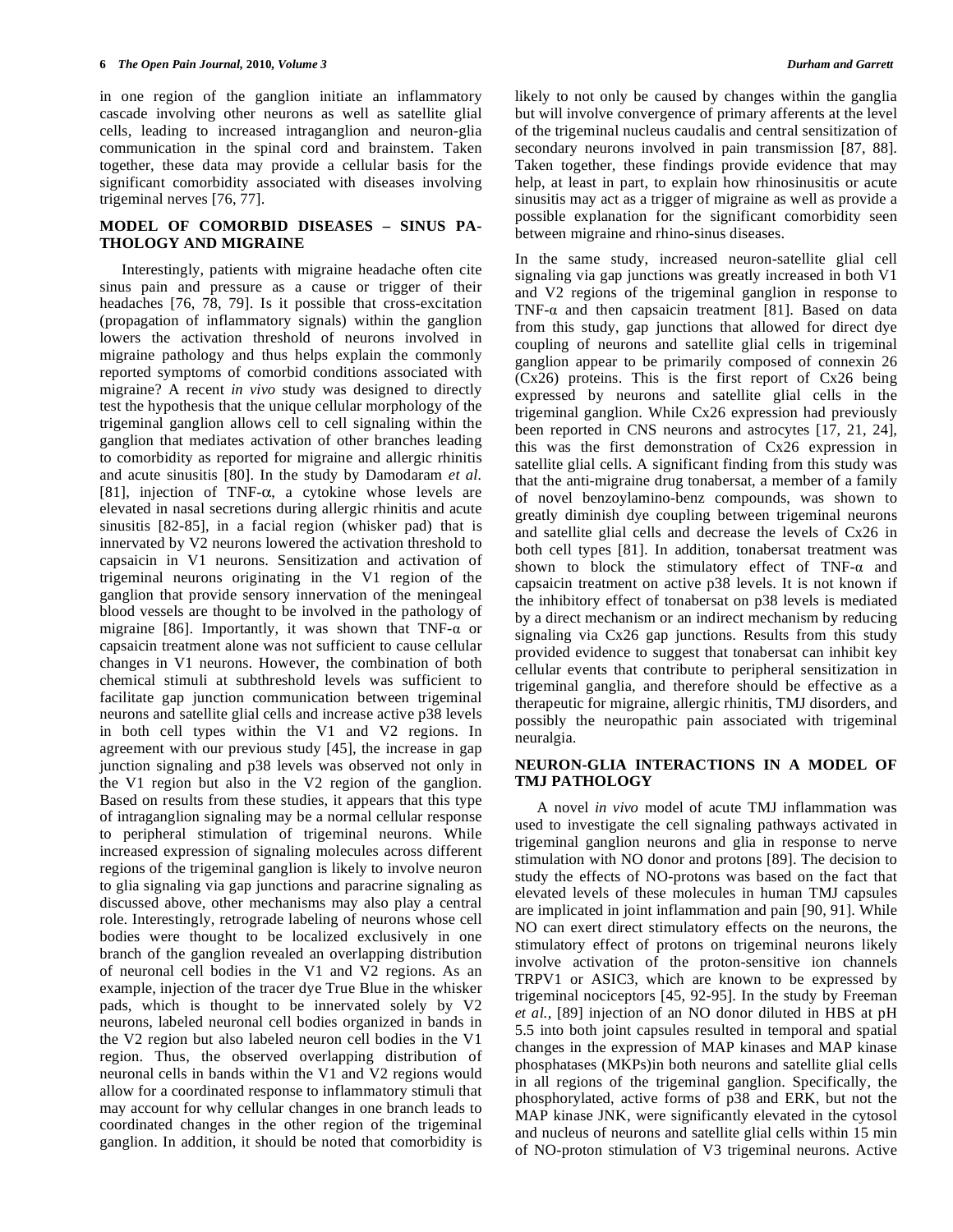levels of these proteins remained elevated at the 2 h time point when compared to control levels. Although cytosolic and nuclear staining for p38 remained greater than basal levels even 24 h after injection, the level of ERK staining in the cytosol and nucleus had returned to control levels. The rapid increase in these MAP kinases may be involved in posttranslational events mediated by phosphorylation of ion channels and receptors that are reported to occur within minutes and lead to peripheral sensitization of nociceptors [59]. The prolonged increase in p38 in neurons and satellite glia would regulate pro-inflammatory and pro-nociceptive genes responsible for maintaining peripheral sensitization as well as an enhanced pain state [54]. In other models of tissue injury and inflammation, sensitizing agents such as NO and protons that are released from inflammatory cells and nerve terminals have been reported to cause activation of multiple protein kinases involved in neuronal signal transduction including ERK and p38 MAP kinases [59].

 Increased expression of p38 and ERK in the nucleus of trigeminal ganglion neurons is likely to cause increased expression of genes such as CGRP and iNOS that are known to be MAP kinase-responsive [96, 97] and that are implicated in the underlying pathology of TMJ disorders [63, 64]. Similarly, increased expression of p38 and ERK in satellite glial cells would be expected to lead to induction of pro-inflammatory genes such as cytokines and interleukins reported to be regulated by these MAP kinases and expressed by satellite glial cells [98, 99]. Of clinical relevance, elevated levels of interleukin  $1-\beta$ , interleukin 6, and TNF- $\alpha$  have been reported in synovial fluid obtained from TMJ patients [100, 101]. In another study, chemical activation of trigeminal neurons that provide sensory innervation to the whisker pads caused increased expression of interleukin  $1-\beta$ , which mediates inflammation and hyperalgesia and is known to be MAP kinase-responsive, in satellite glial cells [102]. Thus, it is now thought that activation of satellite glial cells mediate enhanced excitability of nociceptive trigeminal ganglion neurons following peripheral inflammation [44, 102].

 An important point to consider is how MAP kinase levels in neurons and satellite glial cells return to basal levels following trigeminal nerve activation since the magnitude and duration of MAP kinase stimulation is a crucial determinant of the biological outcome. In mammalian cells, the active levels of MAP kinases are negatively regulated by the activity of MKPs. In the study by Freeman *et al.* [89], NO-proton stimulation of sensory afferents in the TMJ caused spatial and temporal changes in the levels of several MKPs in the neurons and satellite glial cells in all regions of the trigeminal ganglion. Interestingly, MKP-1 expression was readily detectable in satellite glial cells in all regions of the ganglion under basal conditions, in contrast to levels in trigeminal neurons that were barely detectable. It is possible that this level of MKP-1 in satellite glial cells is important for regulating the expression and possibly release of cytokines, interleukins, as well as other inflammatory molecules. In support of this notion, MKP-1 regulates the output of cytokines involved in an inflammatory response by limiting the strength and duration of p38 and JNK activation [103]. While only MKP-1 levels were elevated in satellite glial cells under basal conditions, the expression of MKP-1, MKP-2, and MKP-3 were all significantly elevated in both

neurons and glial cells in all regions of the ganglion 2 h after NO-proton stimulation. However, only the levels of MKP-2 and MKP-3 remained significantly elevated 24 h after injection of inflammatory stimuli. While it is likely that induction of these three MKPs play a role in modulating the levels of p38 and ERK in neuronal and satellite glial cells, it is not known which MKP is primarily responsible for decreasing p38 or ERK levels. In addition, it is possible that other members of the MKP family may also be involved in regulating p38 and ERK, and hence, activation and excitation of trigeminal neuronal and satellite glial cells. Thus, it appears that NO-proton stimulation of trigeminal neurons leads to an initial increase in the active levels of p38 and ERK in neurons and satellite glial cells as well as a prolonged induction of several MKPs. The increased levels of these MKPs, and possibly others, would lower elevated p38 and ERK levels to basal levels and be expected to suppress peripheral sensitization in the trigeminal ganglion nerves, inhibit inflammation in the TMJ, and prevent transmission of painful stimuli.

#### **CHANGES IN CONNEXIN EXPRESSION IN RE-SPONSE TO ACUTE OR CHRONIC NOXIOUS STIMULI**

 Data from previous studies had provided evidence of increased communication via gap junctions between trigeminal ganglion neurons and the surrounding satellite glia in response to acute inflammatory stimuli [45, 81] and between satellite glia in a neuropathic pain model [31, 32, 36]. While neuron-satellite glial cell interactions were shown to involve increased expression of Cx26, satellite gliasatellite glia signaling through gap junctions was mediated by Cx43. In a recently published study, temporal and spatial changes in Cx expression in both trigeminal ganglion neurons and satellite glial cells under basal conditions as well as in a chronic and an acute model of TMJ inflammation were investigated [104]. Under basal conditions, mRNA and protein for Cxs 26, 36, 40, and 43 were present in trigeminal ganglia isolated from untreated animals. A significant finding from this study was that the duration of Cx expression in trigeminal ganglion neurons and satellite glial cells temporally correlated with the type of inflammatory stimulus injected into the TMJ capsule. For example, injection of complete Freund's adjuvant (CFA), which is known to cause a strong and long-lasting inflammatory response in the joint [105-108], into the TMJ capsule resulted in a sustained increase in Cx26 expression in neurons and satellite glial cells as well as sustained expression of Cx36 and Cx40 in neurons when compared to basal levels. It is most probable that a sustained increase in Cx26 expression in both neurons and satellite glial cells facilitates gap junction communication by allowing molecules such as cAMP, glutamate, as well as  $K^+$ , Na<sup>+</sup>, and  $Ca^{2+}$  ions to pass directly between these cells in the ganglion for a prolonged period of time. Importantly, increased neuronal-glial cell signaling via gap junctions has been documented in CNS inflammatory diseases and is considered an important factor in the underlying pathology by increasing neuronal excitability [109]. Thus, similarly increased neuron-satellite glia coupling via gap junctions in trigeminal ganglia would facilitate increased neuronal excitability and lower the activation threshold to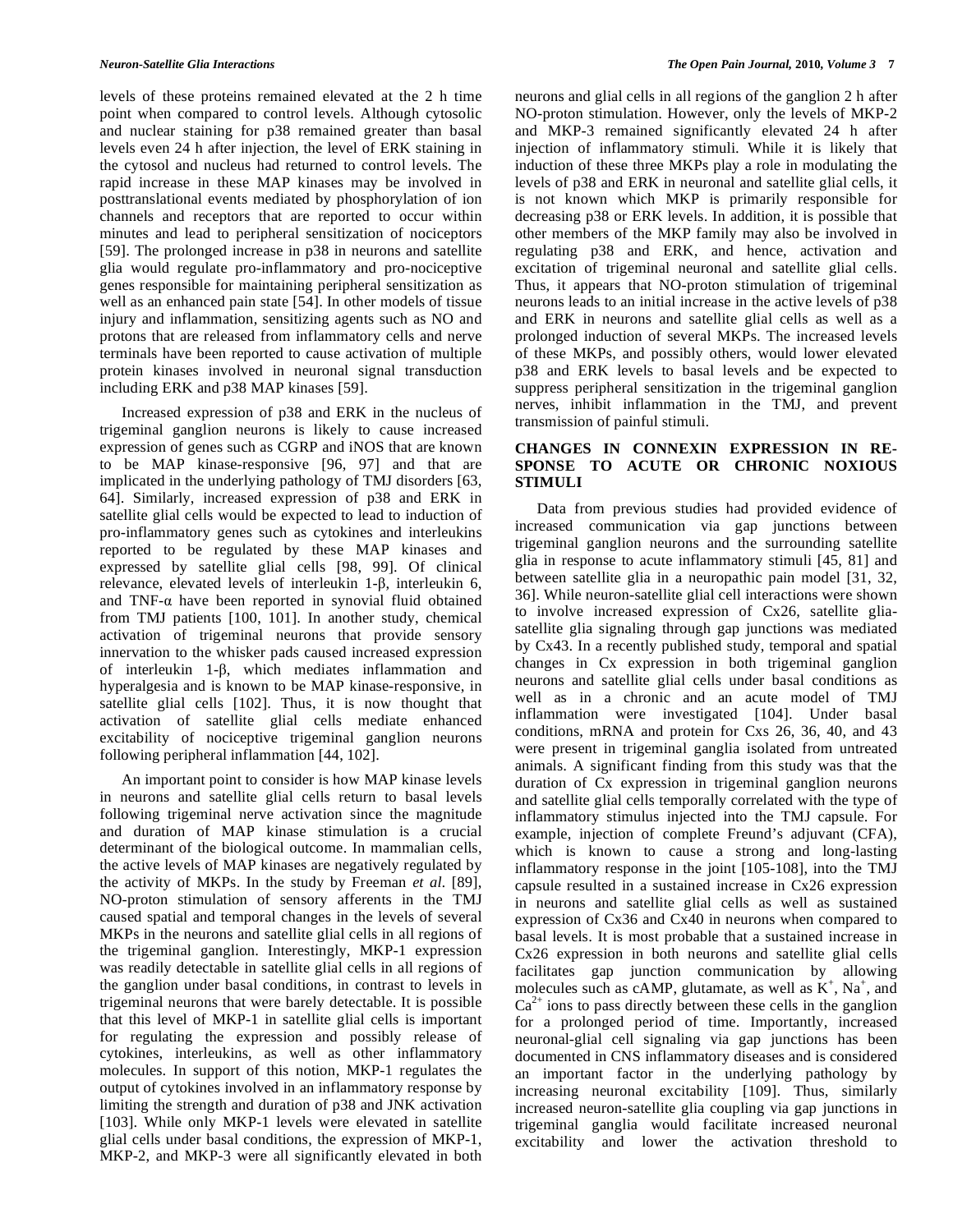inflammatory stimuli. In addition, given that Cx36 and Cx40 expression was increased primarily in neurons and the fact that these Cx are known to form hemichannels [110, 111], their increased expression in response to inflammatory stimuli could result in enhanced autocrine and paracrine signaling within the ganglion that also would increase the excitability state of the neurons and satellite glial cells. In support of this notion, hemichannels have been found to act through paracrine signaling by releasing molecules such as ATP, NAD+, glutamate, and prostaglandins, which can modulate neuronal and glial cell activity [23, 112-116].

 In contrast to the sustained increase in Cx expression observed in response to CFA, injection of capsaicin caused a transient elevation in Cxs 26, 36, and 40 levels [104]. Elevated levels of those three Cxs were observed within 15 minutes after capsaicin injection and remained elevated for at least 2 hours post injection. However, by 24 hours, levels of Cx26, 36, and 40 had returned to basal levels. Despite the temporal differences in response to CFA and capsaicin injections observed in our study, the spatial expression of each Cx was similar. For example, while Cx26 expression was markedly increased in both neurons and satellite glial cells in response to capsaicin, increased Cx36 and Cx40 expression was primarily localized to neuronal cell bodies as seen following CFA injections. Based on previous studies [45, 81], the changes in Cx expression likely facilitate direct communication of neurons and satellite glial cells via gap junctions and possibly enhanced autocrine and paracrine signaling in the ganglion that contributes to increased neuronal and glial excitability. Of relevance to TMJ pathology, an increase in nociceptor excitability is characteristic of both peripheral sensitization, which occurs in response to an acute inflammatory stimulus, and priming, which is a condition involving long-term changes in the excitability state of sensory nociceptive neurons [117]. Peripheral sensitization, which can last from minutes to hours, is characterized by increased neuronal excitability and a lowering of the threshold stimulus for increasing gene expression, ion channel activities, and release of inflammatory molecules [42]. More recently, a primed state of nociceptors has been proposed in which significantly lower concentrations of inflammatory mediators are required to elicit a heightened state of pain (hyperalgesia) that can persist for several weeks [117]. Thus, given the importance of glial cells in the regulation of neuronal excitability and activation thresholds [7, 102, 118], it is possible that the transient increased Cx expression observed in response to capsaicin contributes to peripheral sensitization, while the more stable expression of Cxs in response to CFA is involved in the generation and/or maintenance of the primed state. Furthermore, it is probable that the sustained increase in Cx expression may play a central role in the transition from acute episodic pain in the TMJ to a more chronic pain state.

 A particularly interesting finding was that expression of Cx43 was not increased in response to CFA or capsaicin injection into the TMJ, although Cx43 mRNA was detected in trigeminal ganglia from untreated animals and a low level of Cx43 immunoreactivity was detected in satellite glial cells [104]. These data are in contrast to the increased expression of Cx43 reported in trigeminal ganglion satellite glia in response to trigeminal nerve injury [31, 32]. Thus, it appears

the Cx43 expression in satellite glial cells is differentially regulated based on the type of stimulus. Furthermore, this fundamental difference in the response of satellite glial cells to activation of trigeminal neurons due to injury or noxious stimuli is likely to have important therapeutic implications.

#### **SUMMARY**

 In conclusion, findings from animal studies designed to mimic some aspects of human disease have provided evidence of increased neuronal–glial cell interactions in trigeminal ganglion in response to peripheral nociceptor activation caused by tissue injury or inflammation. Results from those studies support an emerging central role of neuron-glia interactions within trigeminal ganglia in peripheral sensitization as well as induction and maintenance of persistent pain states. Given the prevalence and comorbidity associated with migraine, rhinosinusitis, and TMJ disorders as well as neuropathic pain, a better understanding of the normal function of satellite glial cells and ways to modulate their activity under pathological conditions has considerable health implications. While there is much evidence to support the important role of increased neuron-glia interactions to the development of hyperalgesia as well as chronic pain within the CNS, the significance of neuron-satellite glial cell interactions within trigeminal ganglia is only now being elucidated. In particular, it is becoming clear that satellite glial cells function in a capacity beyond merely supporting neuronal cell bodies but play an essential function in neuronal homeostasis by regulating the extracellular levels of K+ ions and glutamate and thus, the excitability state of trigeminal nociceptors. Furthermore, we propose that neuronal–glial cell communication via gap junctions and paracrine signaling are also involved in the development of peripheral sensitization within the trigeminal ganglion, and therefore play an important role in the underlying pathology of diseases involving trigeminal nerve activation.

#### **REFERENCES**

- [1] Sessle B. The neurobiology of facial and dental pain: Present knowledge, future directions. J Dent Res 1987; 66: 962-981.
- [2] Lipton JA, Ship JA, Larach-Robinson D. Estimated prevalence and distribution of reported orofacial pain in the united states. J Am Dent Assoc 1993; 124: 115-121.
- [3] Carlsson G, LeResche L. Epidemiology of temporomandibular disorders. In: Sessle, B. PS, Dionne, RA (Ed), Temporomandibular disorders and related pain conditions. Progress in pain research and management, IASP Press, Seattle, 1995, pp. 211-226.
- [4] Shankland W. The trigeminal nerve. Part i: An over-view. Cranio 2000; 18: 238-248.
- [5] Lazarov N. Comparative analysis of the chemical neuroanatomy of the mammalian trigeminal ganglion and mesencephalic trigeminal nucleus. Prog Neurobiol 2002; 66: 19-59.
- [6] Devor M. Unexplained peculiarities of the dorsal root ganglion. Pain 1999; Suppl 6: S27-35.
- [7] Hanani M. Satellite glial cells in sensory ganglia: From form to function. Brain Res Rev 2005; 48: 457-476.
- [8] Garbay B, Heape A, Sarqueil F, *et al.* Myelin synthesis in the peripheral nervous system. Prog Neurobiol 2000; 61: 267-304.
- [9] Huang T, Belzer V, Hanani M. Gap junctions in dorsal root ganglia: Possible contribution to visceral pain. Eur J Pain 2009; Eur J Pain 2010; 49: e1-11.
- [10] Hanani M, Huang T, Cherkas P, *et al.* Glial cell plasticity in sensory ganglia induced by nerve damage. Neuroscience 2002; 114: 279-283.
- [11] Cherkas P, Huang T, Pannicke T, *et al.* The effects of axotomy on neurons and satellite glial cells in mouse trigeminal ganglion. Pain 2004; 110: 290-298.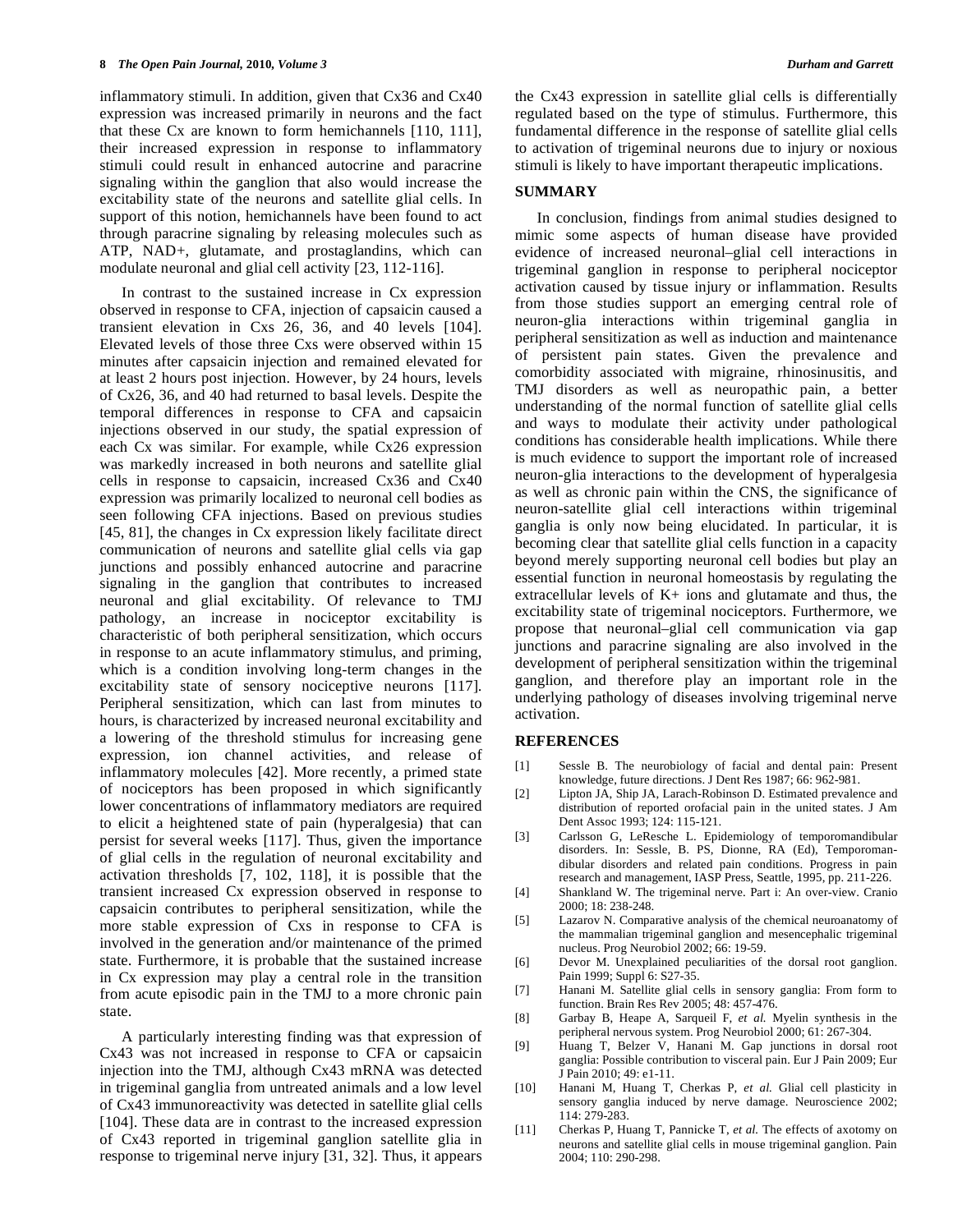- [12] Dublin P, Hanani M. Satellite glial cells in sensory ganglia: Their possible contribution to inflammatory pain. Brain Behav Immun 2007 21: 592-598.
- [13] Goldberg GS, Lampe PD, Nicholson BJ. Selective transfer of endogenous metabolites through gap junctions composed of different connexins. Nat Cell Biol 1999; 1: 457-459.
- [14] Goldberg G, Moreno A, Lampe P. Gap junctions between cells expressing connexin 43 or 32 show inverse permselectivity to adenosine and atp. J Bio Chem 2002; 277: 36725-36730.
- [15] White T, Bruzzone R. Multiple connexin proteins in single intercellular channels: Connexin compatibility and functional consequences. J Bioenerg Biomembr 1996; 28: 339-350.
- [16] Beyer E, Davis L, Saffitz J, *et al.* Cardiac intercellular communication: Consequences of connexin distribution and diversity. Braz J Med Biol Res 1995; 4: 415-425.
- [17] Laird D. Life cycle of connexins in health and disease. Biochem J 2006; 394: 527-543.
- [18] Fallon R, Goodenough D. Five-hour half-life of mouse liver gapjunction protein. J Cell Biol 1981; 90: 521-526.
- [19] Beardslee M, Laing J, Beyer E, *et al.* Rapid turnover of connexin43 in the adult rat heart. Circ Res 1998; 83: 629-635.
- [20] Bukauskas F, Jordan K, Bukauskiene A, *et al.* Clustering of connexin 43-enhanced green flourescent protein gap junction channels and functional coupling in living cells. Proc Natl Acad Sci USA 2000; 97: 2556-2561.
- [21] Nagy J, Dudek F, Rash J. Update on connexins and gap junctions in neurons and glia in the mammalian nervous system. Brain Res Rev 2004; 47: 191-215.
- [22] Ebihara L. New roles for connexons. News Physiol Sci 2003; 18: 100-103.
- [23] Goodenough D, Goliger J, Paul D. Connexins, connexons, and intercellular communication. Annu Rev Biochem 1996; 65: 475- 502.
- [24] Saez J, Berthoud V, Branes M, *et al.* Plasma membrane channels formed by connexins: Their regulation and function. Physiol Rev 2003; 83: 1359-1400.
- [25] Rouach N, Avignone E, Meme W, *et al.* Gap junctions and connexin expression in the normal and pathological central nervous system. Biol Cell 2002; 94: 457-475.
- [26] Alvarez-Maubecin V, Garcia-Hernandez F, Williams J, *et al.* Functional coupling between neurons and glia. J Neurosci 2000; 20: 4091-4098.
- [27] Venance L, Prémont J, Glowinski J, *et al.* Gap junctional communication and pharmacological heterogeneity in astrocytes cultured from the rat striatum. J Physiol 1998; 510: 429-440.
- [28] Mobbs P, Brew H, Attwell D. A quantitative analysis of glial cell coupling in the retina of the axolotl (ambystoma mexicanum). Brain Res 1998; 460: 235-245.
- [29] Holthoff K, Witte O. Directed spatial potassium redistribution in rat neocortex. Glia 2000; 29: 288-292.
- [30] Rose C, Ransom B. Gap junctions equalize intracellular na+ concentration in astrocytes. Glia 1997; 20: 299-307.
- [31] Vit J, Jasmin L, Bhargava A, *et al.* Satellite glial cells in the trigeminal ganglion as a determinant of orofacial neuropathic pain. Neuron Glia Biol 2006; 2: 247-257.
- [32] Ohara P, Vit J, Bhargava A, *et al.* Evidence for a role of connexin 43 in trigeminal pain using rna interference *in vivo*. J Neurophys 2008; 100: 3064-3073.
- [33] Amir R, Devor M. Extra spike formation in sensory neurons and the disruption of afferent spike patterning. Biophys J 2003; 84: 2700-2708.
- [34] Amir R, Devor M. Electrical excitability of the soma of sensory neurons is required for spike invasion of the soma, but not for through-conduction. Biophys J 2003; 84: 2181-2191.
- [35] Robinson P, Boissonade F, Loescher A, *et al.* Peripheral mechanisms for the initiation of pain following trigeminal nerve injury. J Orofac Pain 2004; 18: 287-292.
- [36] Vit JP, Ohara PT, Bhargava A, *et al.* Silencing the kir4.1 potassium channel subunit in satellite glial cells of the rat trigeminal ganglion results in pain-like behavior in the absence of nerve injury. J Neurosci 2008; 28: 4161-4171.
- [37] Kucheryavykh Y, Kucheryavykh L, Nichols C, *et al.* Downregulation of kir4.1 inward rectifying potassium channel subunits by rnai impairs potassium transfer and glutamate uptake by cultured cortical astrocytes. Glia 2007; 55: 274-281.
- [38] Djukic B, Casper K, Philpot B, *et al.* Conditional knock-out of kir4.1 leads to glial membrane depolarization, inhibition of potassium and glutamate uptake, and enhanced short-term synaptic potentiation. J Neurosci 2007; 27: 11354-11365.
- [39] Olsen M, Sontheimer H. Functional implications for kir4.1 channels in glial biology: From k+ buffering to cell differentiation. J Neurochem 2008; 107: 589-601.
- [40] Vit J, Ohara P, Sundberg C, *et al.* Adenovector gad65 gene delivery into the rat trigeminal ganglion produces orofacial analgesia. Mol Pain 2009; 5: 42.
- [41] Naik A, Pathirathna S, Jevtovic-Todorovic V. Gabaa receptor modulation in dorsal root ganglia *in vivo* affects chronic pain after nerve injury. Neuroscience 2008; 154: 1539-1553.
- [42] Dodick D, Silberstein S. Central sensitization theory of migraine: Clinical implications. Headache 2006; 46: S182-191.
- [43] Watkins L, Milligan E. Maier S. Glial activation: A driving force for pathological pain, Trends Neurosci 2001; 24: 450-455.
- [44] Takeda M, Takahashi M, Matsumoto S. Contribution of the activation of satellite glia in sensory ganglia to pathological pain Neurosci Biobehav Rev 2009; 33: 784-792.
- [45] Thalakoti S, Patil V, Damodaram S, *et al.* Neuron-glia signaling in trigeminal ganglion: Implications for migraine pathology. Headache 2007; 47: 1008-1023.
- [46] Caterina M, Schumacher M, Tominaga M, *et al.* The capsaicin receptor: A heat-activated ion channel in the pain pathway. Nature 1997; 389: 816-824.
- [47] Pietrobon D, Striessnig J. Neurobiology of migraine. Nat Rev Neurosci 2003; 4: 386-398.
- [48] Blomstrand F, Aberg N, Eriksson P, *et al.* Extent of intercellular calcium wave propagation is related to gap junction permeability and level of connexin-43 expression in astrocytes in primary cultures from four brain regions. Neuroscience 1999; 92: 255-265.
- [49] Garcia-Hirschfeld J, Lopez-Briones L, Belmonte C, *et al.* Intracellular free calcium responses to protons and capsaicin in cultured trigeminal neurons. Neuroscience 1995; 67: 235-243.
- [50] Donato R. S100: A multigenic family of calcium-modulated proteins of the ef-hand type with intracellular and extracellular functional roles. Int J Biochem Cell Biol 2001; 33: 637-668 Review.
- [51] Liu L, Li Y, Van Eldik LJ, *et al.* S100b-induced microglial and neuronal il-1 expression is mediated by cell type-specific transcription factors. J Neurochem 2005; 92: 546-553.
- [52] Lue LF, Walker DG, Brachova L, *et al.* Involvement of microglial receptor for advanced glycation endproducts (rage) in alzheimer's disease: Identification of a cellular activation mechanism. Exp Neurol 2001; 171: 29-45.
- [53] Marenholz I, Heizmann CW, Fritz G. S100 proteins in mouse and man: From evolution to function and pathology (including an update of the nomenclature). Biochem Biophys Res Commun 2004; 322: 1111-1122.
- [54] Cheng J, Ji R. Intracellular signaling in primary sensory neurons and persistent pain. Neurochem Res 2008; 33: 1970-1978.
- [55] Oh EJ, Weinreich D. Chemical communication between vagal afferent somata in nodose ganglia of the rat and the guinea pig *in vitro*. J Neurophysiol 2002; 87: 2801-2807.
- [56] Ulrich-Lai YM, Flores CM, Harding-Rose CA, *et al.* Capsaicinevoked release of immunoreactive calcitonin gene-related peptide from rat trigeminal ganglion: Evidence for intraganglionic neurotransmission. Pain 2001 91: 219-226.
- [57] Amir R, Devor M. Chemically mediated cross-excitation in rat dorsal root ganglia. J Neurosci 1996; 16: 4733-4741.
- [58] Amir R, Devor M. Functional cross-excitation between afferent aand c-neurons in dorsal root ganglia. Neuroscience 2000; 95: 189- 195.
- [59] Ji RR. Peripheral and central mechanisms of inflammatory pain, with emphasis on map kinases. Curr Drug Targets Inflamm Allergy 2004; 3: 299-303.
- [60] Ji R. Mitogen-activated protein kinases as potential targets for pain killers. Curr Opin Investig Drugs 2004; 5: 71-75.
- [61] Hargreaves RJ, Shepheard SL. Pathophysiology of migraine--new insights. Can J Neurol Sci 1999; 26 Suppl 3: S12-19.
- [62] Buzzi M. Trigeminal pain pathway: Peripheral and central activation as experimental models of migraine. Func Neurol 2001; 16: 77-81.
- [63] Holmlund A, Ekblom A, Hansson P, *et al.* Concentration of neuropeptide substance – p, neurokinin a, calcitonin gene related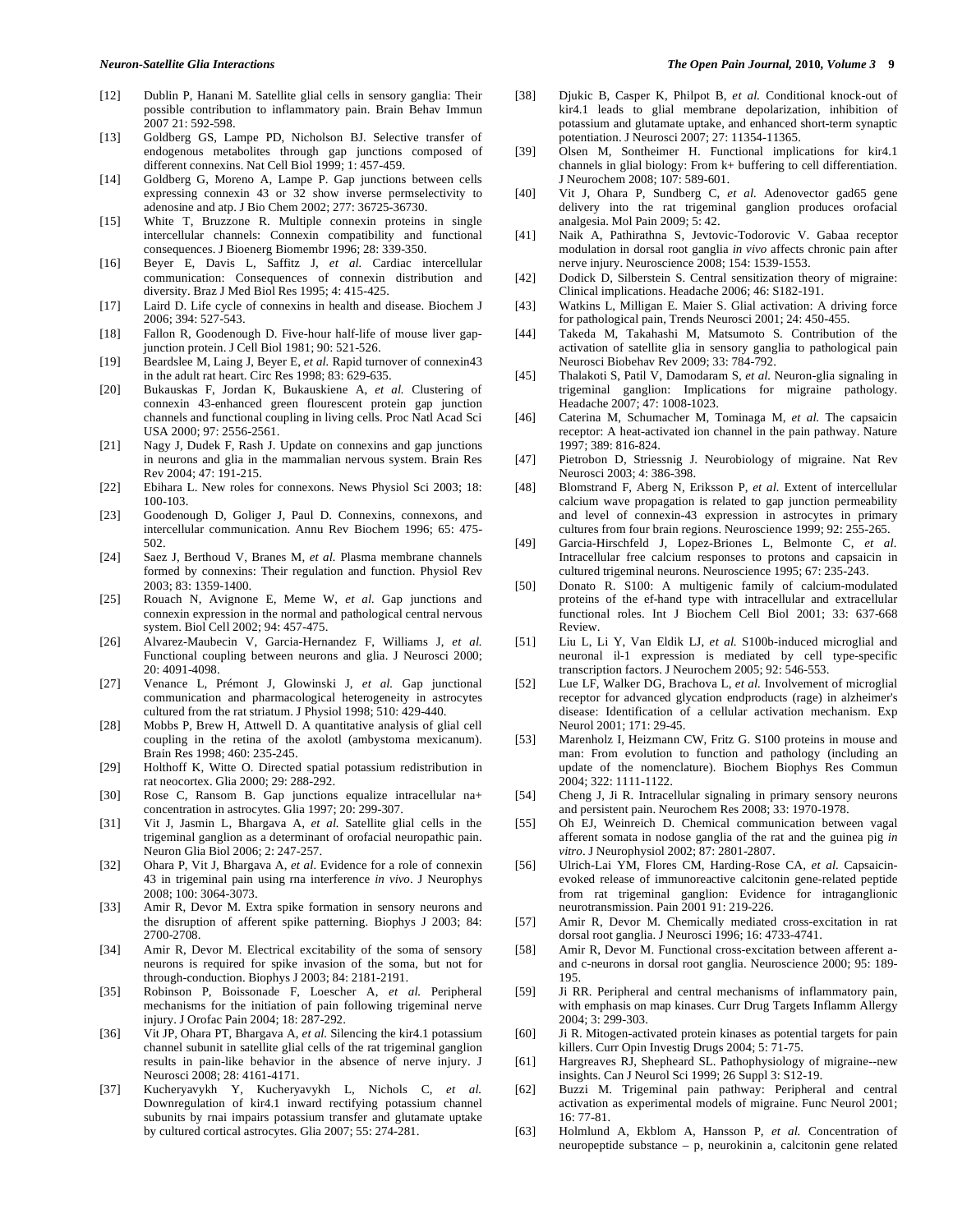peptide, neuropeptide y and vasoactive intestinal polypeptide in the synovial fluid of the –human temporomandibular joint. Int J Oral Maxillofac Surg 1991; 20: 228-231.

- [64] Appelgren A, Appelgren B, Kopp S, *et al.* Relation between intraarticular temperature of the arthritic temporomandibular joint and presence of calcitonin gene-related peptide in the joint fluid. A clinical study. Acta Odontol Scand 1993; 51: 285-291.
- [65] Zhang X, Chen Y, Wang C, *et al.* Neuronal somatic atp release triggers neuron-satellite glial cell communication in dorsal root ganglia. Proc Nat Acad Sci 2007; 104: 9864-9869.
- [66] Neubert JK, Maidment NT, Matsuka Y, *et al.* Inflammationinduced changes in primary afferent-evoked release of substance p within trigeminal ganglia *in vivo*. Brain Res 2000; 871: 181-191.
- [67] Li J, Vause C, Durham P. Calcitonin gene-related peptide stimulation of nitric oxide synthesis and release from trigeminal ganglion glial cells. Brain Res 2008; 1196: 22-32.
- [68] Zhang Z, Winborn C, Marquez de Prado B, *et al.* Sensitization of calcitonin gene-related peptide receptors by receptor activitymodifying protein-1 in the trigeminal ganglion. J Neurosci 2007; 27: 2693-2703.
- [69] Purkiss J, Welch M, Doward S, *et al.* Capsaicin-stimulated release of substance p from cultured dorsal root ganglion neurons: Involvement of two distinct mechanisms. Biochem Pharmacol 2000; 59: 1403-1406.
- [70] Durham P, Cady R, Cady R. Regulation of calcitonin gene-related peptide secretion from trigeminal nerve cells by botulinum toxin type a: Implications for migraine therapy. Headache 2004; 44: 35- 42.
- [71] Rothwell N, Hopkins S. Cytokines and the nervous system ii: Actions and mechanisms of action. Trends Neurosci 1995; 18: 130- 136.
- [72] Vitkovic L, Bockaert J, Jacque C, "Inflammatory" Cytokines: Neuromodulators in normal brain? J Neurochem 2000; 74: 457- 471.
- [73] Capuano A, De Corato A, Lisi L, *et al.* Proinflammatory-activated trigeminal satellite cells promote neuronal sensitization: Relevance for migraine pathology. Mol Pain 2009; 5: 43.
- [74] Fabbretti E, D'Arco M, Fabbro A, *et al.* Delayed upregulation of atp p2x3 receptors of trigeminal sensory neurons by calcitonin gene-related peptide. J Neurosci 2006; 26: 6163-6171.
- [75] Suadicani S, Cherkas P, Zuckerman J, *et al.* Bidirectional calcium signaling between satellite glial cells and neurons in cultured mouse trigeminal ganglia. Neuron Glia Biol 2009; 6: 1-9.
- [76] Cady R, Schreiber C. Sinus headache or migraine? Considerations in making a differential diagnosis. Neurology 2002; 58: S10-14.
- [77] Schreiber C, Hutchinson S, Webster C, *et al.* Prevalence of migraine in patients with a history of self-reported or physiciandiagnosed "Sinus" Headache. Arch Intern Med 2004; 164: 1769- 1772.
- [78] Cady R, Schreiber C, Farmer K. Understanding the patient with migraine: The evolution from episodic headache to chronic neurologic disease. A proposed classification of patients with headache. Headache 2004; 44: 426-435.
- [79] Schreiber C, Hutchinson S, Webster C, *et al.* Prevalence of migraine in patients with a history of self-reported or physiciandiagnosed "Sinus" Headache. Arch Intern Med 2004; 164: 1769- 1772.
- [80] Ku M, Silverman B, Prifti N, *et al.* Prevalence of migraine headaches in patients with allergic rhinitis. Ann Allergy Asthma Immunol 2006; 97: 226-230.
- [81] Damodaram S, Thalakoti S, Freeman SE, *et al.* Tonabersat inhibits trigeminal ganglion neuronal-satellite glial cell signaling. Headache 2009; 49: 5-20.
- [82] Bensch G, Nelson H, Borish L. Evaluation of cytokines in nasal secretions after nasal antigen challenge: Lack of influence of antihistamines. Ann Allergy Asthma Immunol 2002; 88: 457-462.
- [83] Repka-Ramirez S, Naranch K, Park Y, *et al.* Cytokines in nasal lavage fluids from acute sinusitis, allergic rhinitis, and chronic fatigue syndrome subjects. Allergy Asthma Proc 2002; 23: 185- 190.
- [84] Bachert C, Wagenmann M, Hauser U. Proinflammatory cytokines: Measurement in nasal secretion and induction of adhesion receptor expression. Int Arch Allergy Immunol 1995; 107: 106-108.
- [85] Bradding P, Mediwake R, Feather I, *et al.* Tnf alpha is localized to nasal mucosal mast cells and is released in acute allergic rhinitis. Clin Exp Allergy 1995; 25: 406-415.
- [86] Pietrobon D. Migraine: New molecular mechanisms. Neuroscientist 2005; 11: 373-386.
- [87] Morch C, Hu J, Arendt-Nielsen L, *et al.* Convergence of cutaneous, musculoskeletal, dural and visceral afferents onto nocicpetive neurons in the first cervical dorsal horn. Eur J Neurosci 2007; 26: 142-154.
- [88] Piovesan E, Kowacs P, Oshinsky M. Convergence of cervical and trigeminal sensory afferents. Curr Pain Headache Rep 2003; 7: 377-383.
- [89] Freeman S, Patil V, Durham P. Nitric oxide-proton stimulation of trigeminal ganglion neurons increases mitogen-activated protein kinase and phosphatase expression in neurons and satellite glial cells. Neuroscience 2008; 157: 542-555.
- [90] Arinci A, Ademoglu E, Aslan A, *et al.* Molecular correlates of temporomandibular joint disease. Oral Surg Oral Med Oral Pathol Oral Radiol Endod 2005; 99: 666-670.
- [91] Takahashi T, Kondoh T, Ohtani M, *et al.* Association between arthroscopic diagnosis of temporomandibular joint osteoarthritis and synovial fluid nitric oxide levels. Oral Surg Oral Med Oral Pathol Oral Radiol Endod 1999; 88: 129-136.
- [92] Ichikawa H, Sugimoto T. The co-expression of asic3 with calcitonin gene-related peptide and parvalbumin in the rat trigeminal ganglion. Brain Res 2002; 943: 287-291.
- [93] Tanimoto T, Takeda M, Nasu M, *et al.* Immunohistochemical coexpression of carbonic anhydrase ii with kv1.4 and trpv1 in rat small-diameter trigeminal ganglion neurons. Brain Res 2005; 1044: 262-265.
- [94] Bae Y, Oh J, Hwang S, *et al.* Expression of vanilloid receptor trpv1 in the rat trigeminal sensory nuclei. J Comp Neurol 2004; 478: 62- 71.
- [95] Diogenes A, Patwardhan A, Jeske N, *et al.* Prolactin modulates trpv1 in female rat trigeminal sensory neurons. J Neurosci 2006; 26: 8126-8136.
- [96] Durham P, Russo A. Stimulation of the calcitonin gene-related peptide enhancer by mitogen-activated protein kinases and repression by an antimigraine drug in trigeminal ganglia neurons. J Neurosci 2003; 23: 807-815.
- [97] Vause C, Durham P. Cgrp stimulation of inos and no release from trigeminal ganglion glial cells involves mitogen-activated protein kinase pathways. J Neurochem 2009; 110: 811-821.
- [98] Kaminska B. Mapk signaling pathways as molecular targets for anti inflammatory therapy-from molecular mechanisms to therapeutic benefits. Biochem Biophsy Acta 2005; 1754: 253-262.
- [99] Schindler J, Monahan J, Smith W. P38 pathway kinases as antiinflammatory drug targets. J Dent Res 2007; 86: 800-811.
- [100] Alstergren P. Cytokines in temporomandibular joint arthritis. Oral Dis 2000; 6: 331-334.
- [101] Nishimura M, Segami N, Keneyama K, *et al.* Proinflammatory cytokines and arthroscopic findings of patients with internal derangement and osteoarthritis of temporomandibular joint. Br J Oral Maxillofac Surg 2002; 40: 68-71.
- [102] Takeda M, Tanimoto T, Kadoi J, *et al.* Enhanced excitability of nociceptive trigeminal ganglion neurons by satellite glial cytokine following peripheral inflammation. Pain 2007; 129: 155-166.
- [103] Wang X, Liu Y. Regulation of innate immune response by map kinase phosphatase-1. Cell Signal 2007; 19: 1372-1382.
- [104] Garrett FG, Durham PL. Differential expression of connexins in trigeminal ganglion neurons and satellite glial cells in response to chronic or acute joint inflammation. Neuron Glia Biol 2009; 1-12.
- [105] Suzuki I, Harada T, Asano M, *et al.* Phosphorylation of erk in trigeminal spinal nucleus neurons following passive jaw movement in rats with chronic temporomandibular joint inflammation. J Orofac Pain 2007; 21: 225-231.
- [106] Thut P, Hermanstyne T, Flake N, *et al.* An operant conditioning model to assess changes in feeding behavior associated with temporomandibular joint inflammation in the rat. J Orofacial Pain 2007; 21: 7-18.
- [107] Wang S, Lim G, Mao J, *et al.* Regulation of the trigeminal nr1 subunit expression induced by inflammation of the temporomandibular joint region in rats. Pain 2008; 10: 1-7.
- [108] Xu Q, Garraway S, Weyerbacher A, *et al.* Activation of the neuronal extracellular signal-regulated kinase 2 in the spinal cord dorsal horn is required for complete freund's adjuvant-induced pain hypersensitivity. J Neurosci 2008; 28: 14087-14096.